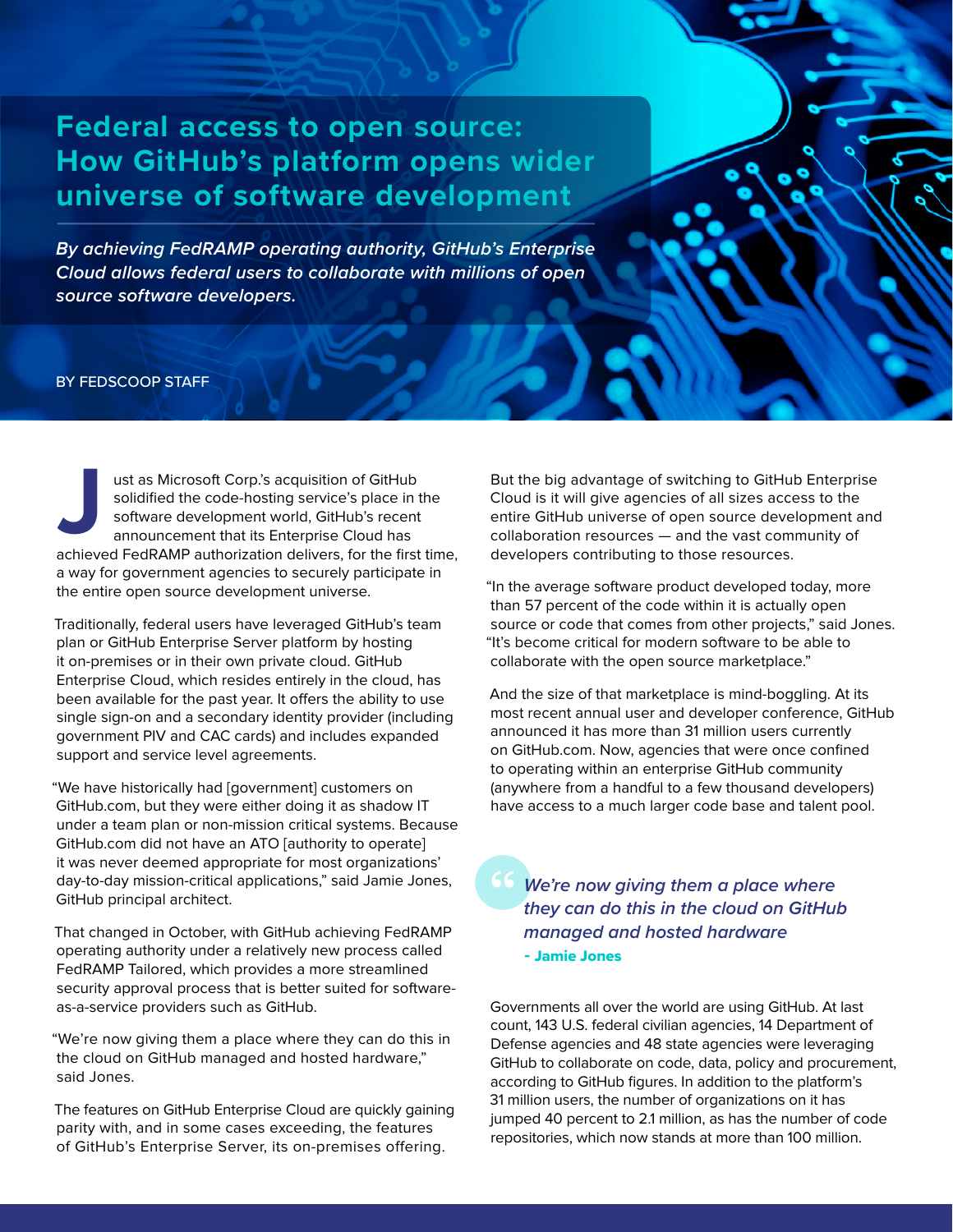*At last count, 143 U.S. federal civilian*  **"***agencies, 14 Department of Defense agencies and 48 state agencies were leveraging GitHub to collaborate on code, data, policy and procurement* - Jamie Jones

## **FedRAMP Tailored**

GitHub is among the first cloud service providers to take advantage of FedRAMP Tailored. FedRAMP was originally aimed at helping agencies certify that a cloud computing service met a long list of federally mandated security controls. The idea was that other agencies, once certified, could adopt that same service without repeating the same certification process. But the process was time-consuming, expensive and targeted initially toward infrastructure-asa-service (IaaS) and platform-as-a-service (PaaS) providers — in other words, the traditional large cloud providers like AWS, Google, IBM, Microsoft and others.

The FedRAMP Program Office within the General Service Administration, however, recognized an opportunity to finetune FedRAMP specifically for software-as-a-service (SaaS) providers that handle low-risk, low-impact data and aren't responsible for a host of network security controls.

According to Ashley Mahan, acting director of the FedRAMP Program Office, the FedRAMP Tailored assessment process focuses only on a subset of the NIST 800-53 technical controls and places a greater focus on policies, procedures and training surrounding the management and use of public or non-sensitive data.

"What that does is it affords for a fast and efficient authorization process that lessens a vendor's time to market and really speeds up the timelines on when an agency can make use of these innovative cloud technologies," Mahan said.

That put the economics of FedRAMP operating authority within reach for GitHub for the first time, according to Jones. But it also opens the door for agencies to work with a wider range of software-as-a-service providers.

"FedRAMP Tailored was really developed as a way for SaaS solutions, such as GitHub, to get a FedRAMP authorization so that they could be easily consumed by the federal government while taking into account the appropriate security these systems require, as opposed to the traditional cloud providers," said Jones.

Agencies can now simply go to the FedRAMP marketplace and pull down the authorization to begin using the platform with confidence that it meets the baseline security



requirements established by the government for SaaS. "For some agencies it can reduce the time it takes to receive an ATO to mere minutes," said Jones.

*One key benefit of using the FedRAMPauthorized Enterprise Cloud is we can now support your agency's identification and authorization tools*

- Jamie Jones

## **The Business Case**

According to Jones, there is no reason for an agency that is currently using GitHub under a team or enterprise license not to move up to the FedRAMP-authorized Enterprise Cloud version — and in most circumstances, there are a number of advantages.

"One key benefit of using the FedRAMP-authorized Enterprise Cloud is we can now support your agency's identification and authorization tools," he said. "For the extra capabilities we are providing, including faster support requests or the ability to use SAML and your external identity providers, it's far less of an administrative burden," said Jones.